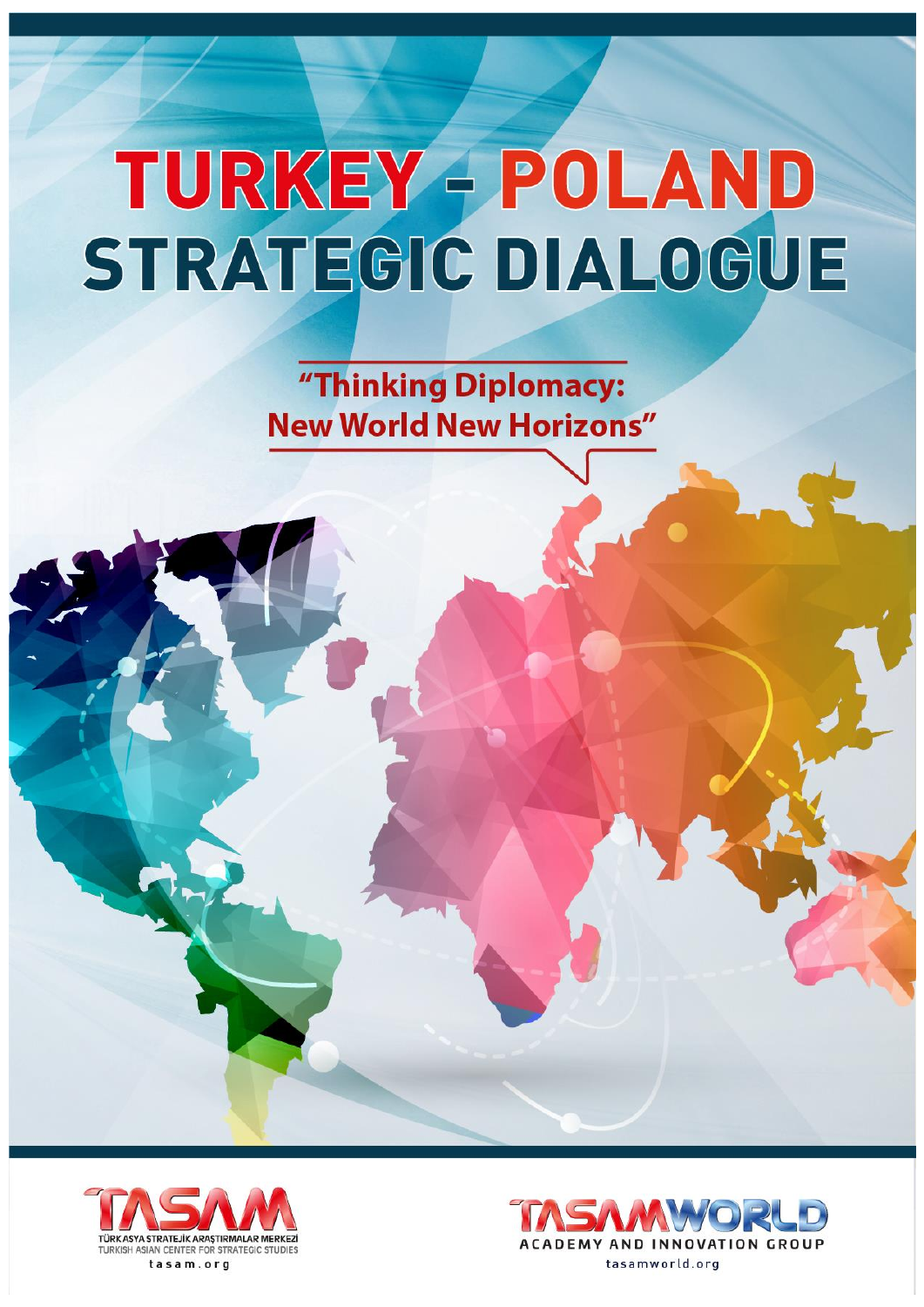



## **VISION DOCUMENT** (DRAFT) **TURKEY - POLAND STRATEGIC DIALOGUE "Thinking Diplomacy: New World New Horizons"**

## **( Turkey - Poland )**

When we look at the main trends in the world, global competition in the age of new economy based on "information and knowledge-based products" following "soil and machinery" is developing through "micro-nationalism", "integration" and "unpredictability''. Challenges that determine the new nature of life and state; such as " crisis in resource and sharing ", unsustainability of production-consumptiongrowth formula, purge of the middle class with Chinese leverage, energy, water, and food insecurity, transition to the 4th dimension, liquidation of human resources in the workforce, transition from hard power to soft and smart power on the basis of the very changing state nature and anticipation management, can be formed as the basic references.

Within all these fundamental parameters, the transformations in technology are prone to change the whole human life and nature by developing with artificial intelligence, virtual/enhanced reality and mobility centered. It is obvious that the concepts of "Industry 4.0" and "Society 5.0" are important topics for managing the transformation of the world within the dimensions of industry and society. Another contributive factor is the turbulence that China creates as it begins to become intensively dominant on the world stage day to day. The New Silk Road project, "One Belt and One Road Initiative"; is shaped as a global integration project involving more than hundred countries, both on land and at sea, permanently changing the distribution of economic shares. In countries with no middle class, authoritarian regimes or chaos stands as two options in the fore-seeable future. How to make the division of labor in terms of regional and global security and how to share the costs is also a point of discussion in the coming period.

The development of new alliances on security can be read from the risks and the initiatives undertaken by dominant countries. The quality of the concepts of property and power, and the business model change historically. The future of the EU with the "Failure in Success" syndrome will be determined by the results of the polarization which revived in the West after the Brexit. Along with all these developments, "Ecosystem of safety" changes with the law. The "Security - Democracy" dilemma will be experienced much more after that. Because, for the democracy, it is difficult to survive in countries where the middle class is melting and security leans to a sophisticated ground. The question "Will security bring us authoritarian regimes" needs to be discussed further.

Turkey distinguishes itself with an 84-million inhabitants, growing economy and geo-strategic status in the center of Afro-Eurasia. Turkey's historical, political and cultural ties between Europe, Black Sea, Caucasus, Asia, Middle East and African countries, rising activity in the international arena, especially in the United Nations, being an important member of organizations such as NATO, OSCE and CICA and with active foreign policy, it has become an increasingly important actor on the global platform.



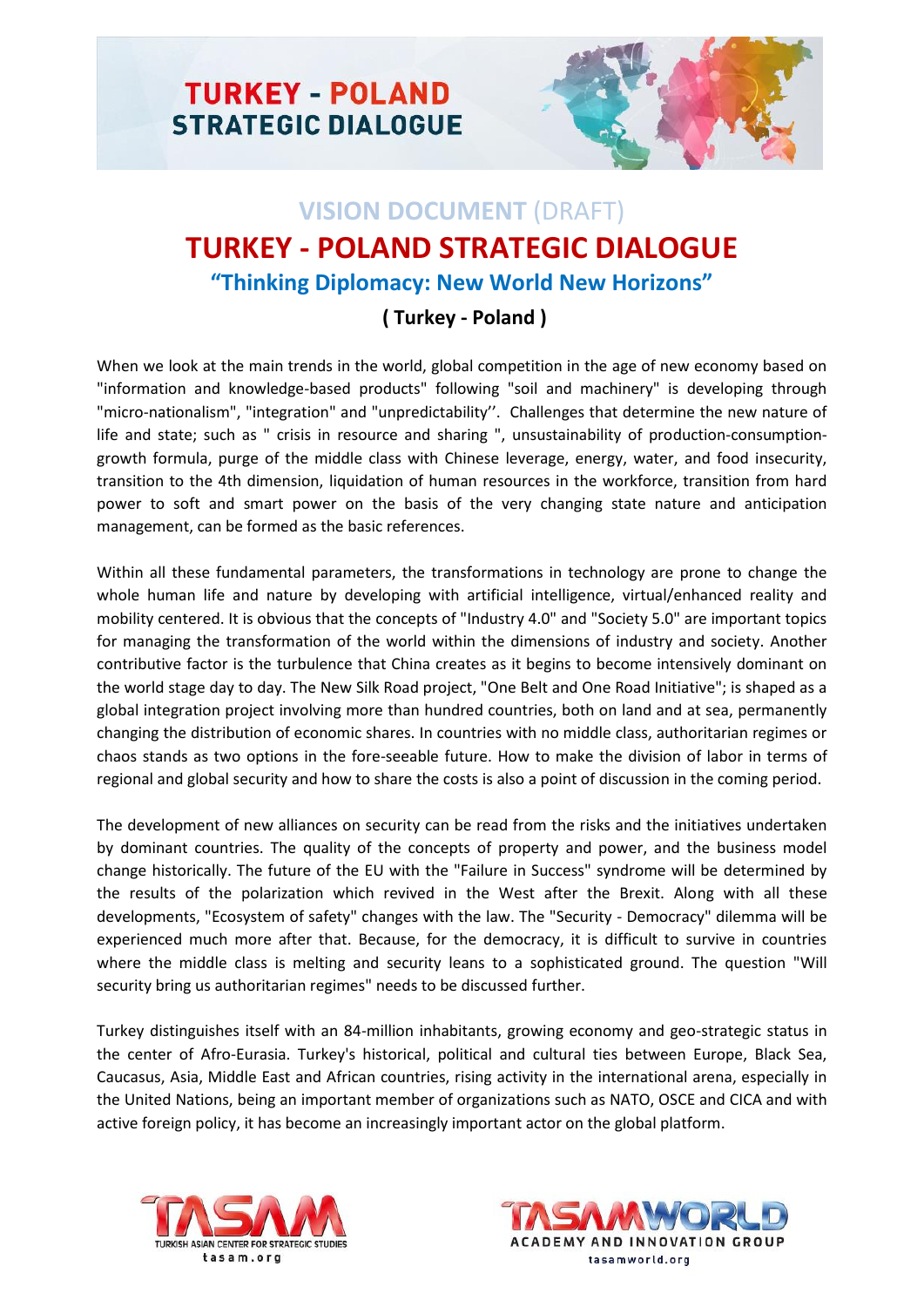

Poland is one of the most important countries in Europe because of its strategic position on Eurasian transit routes, deep historical and cultural background, near 40 million inhabitants, dynamic economy, foreign trade volume of 624 billion dollars and membership to international institutions and organizations such as, UN, NATO, European Union, Council of Europe, Organization for Security and Cooperation in Europe, OECD etc.

Ottoman-Polish relations, which started for the first time in 1414 with the based on diplomatic relations, have a history of over 600 years. Relationships have followed a positive course except rare war periods and have remained within the framework of sincere friendship. After Poland's acceptance of multiparty and pluralistic democratic regime after 1989 and adopting a similar vision with Turkey, it has made possible the progress of bilateral relations.

The fact that the two countries approach international and regional issues from similar angles and that there is no problem that would directly lead to conflict of interest, in 1999 Turkey's supportive approach to Poland's NATO membership, Poland's support to Turkey's EU accession process contributed to the positive progress of political relations.

The fact that the two countries approach international and regional issues from similar angles and that there is no problem that would directly lead to conflict of interest, in 1999 Turkey's supportive approach to Poland's NATO membership, Poland's support to Turkey's EU accession process contributed to the positive progress of political relations. The increase in mutual high-level visits and the signing of the "strategic partnership" declaration in the meantime, registered officially that the relations have gained the status of strategic partnership. The 90<sup>th</sup> anniversary of the Treaty of Friendship and Cooperation, signed on 23 July 1923 between Turkey and Poland during the Lausanne Peace Conference, was celebrated in 2013, and the 600<sup>th</sup> anniversary of the establishment of diplomatic relations between the parties was celebrated in 2014 with joint activities.

The bilateral trade volume between Turkey and Poland stood at 6.053 billion dollars in 2019 and trade gap weigh against Turkey was 0,864 billion dollars. The main products exported by Turkey to Poland are automobiles, parts for road vehicles, tractors, motor vehicles for the transport of passengers in bulk, refrigerators, textile products. The main products exported by Poland to Turkey are parts for road vehicles, diesel and semi-diesel engines, automobiles and beef. Between 2002-2019; While Polish investments in Turkey were 36 million dollars, Turkish investments in Poland amounted to 80 million dollars. The number of Polish tourists visiting Turkey was 880,839 in 2019.

Poland is one of the countries that most strongly support to Turkey's EU membership. Similar approaches are shared in the solution of many regional and international problems with Poland and there is a continuous exchange of views on the solution of these problems. Increasing the annual trade volume, Turkey's EU membership process and tourism can be counted among the elements of relations with Poland, one of Turkey's most important allies.



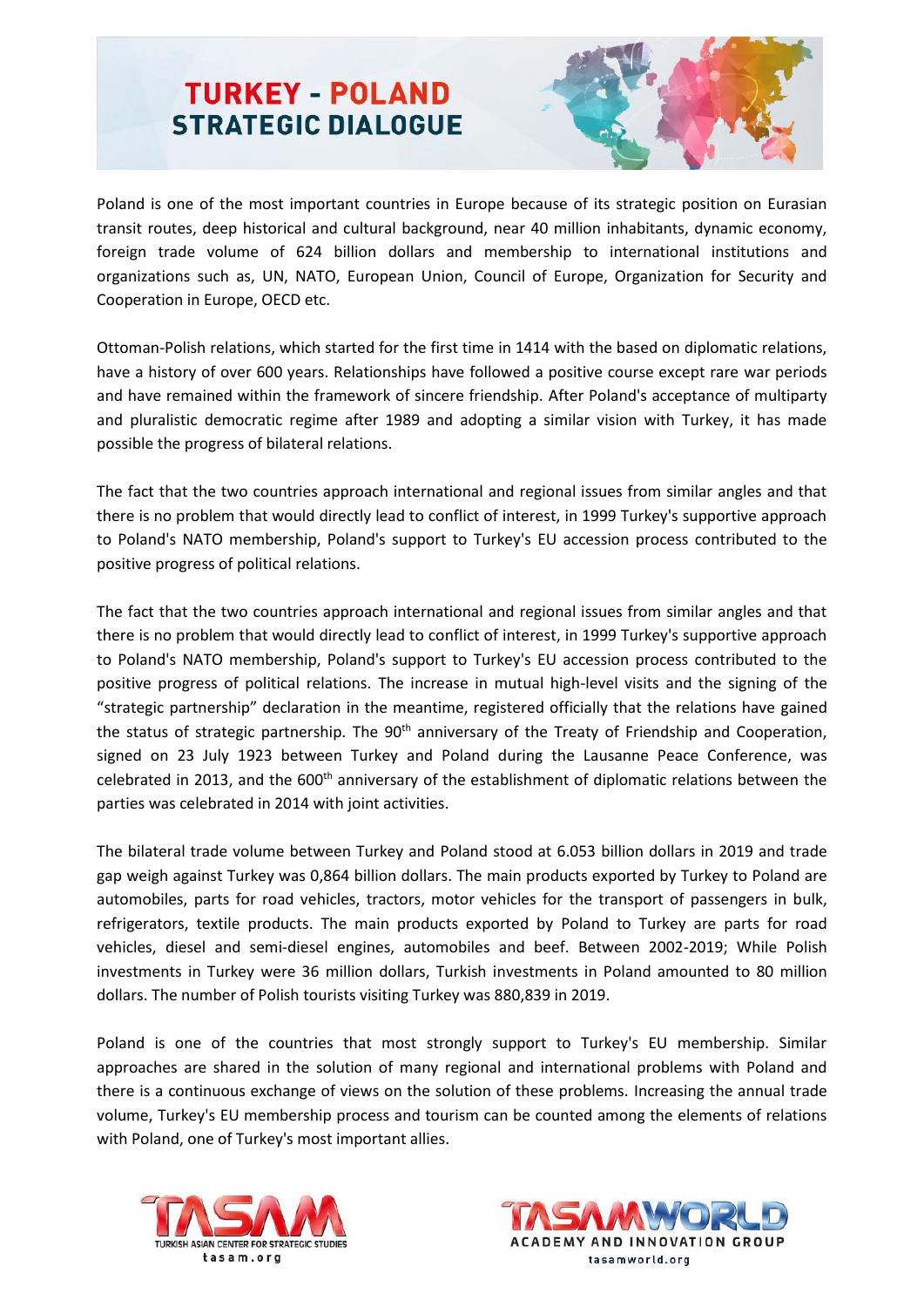

In addition to the intensive bilateral relations and corporate plans, Poland is among Turkey's most important partners in the defense and political structures of Europe such as, NATO, OSCE, the Council of Europe. Democracy, secularism, World Trade Organization membership and developmental economies are common feature of the two countries.

In spite of optimistic statements on the level of existing and future relations, Poland - Turkey relations is far below its potential. Considering that both countries are among the fast-growing economies in the world, it is clear that the economic relations between the two countries can be carried to a much better level on a realistic and permanent basis. In this context, Poland can provide stronger support to change stereotypes and prejudices about Turkey in the process of Turkey's EU membership.

Turkey and Poland can develop extremely appropriate policies and activities for their common interests in the North Africa and the Middle East countries. Turkey's increasing activity in regional and global and regional level alongside, Poland becoming increasingly effective within the EU thanks to its leading role in Central and Eastern Europe, must be taken into account in terms of the potential of the two countries' relations. There is an increasing potential available for cooperation in the fields of energy and investment.

The basis tendency of globalization, which gained momentum after the end of the Cold War, aims to strengthen the countries not by themselves but through certain regional cooperation and trans-regional partnerships. Countries are now moving towards an open structure based on dialogue and cooperation in economic, political and cultural terms, while those who cannot adapt are experiencing serious instability. It is also being deeply felt that there is an urgent necessity for collaborative works of the two countries so that the solutions for the regional issues can be found. Now it is required that the two countries head towards a future structure, in order to uplift the Turkey - Poland relations an ideal point within a world power schema which takes its form in a multi-dimensional way, by creating a mutual deepening not only in political and strategic basis but also in its each parameter. History offers both the two countries opportunities for deepening their interdependency. In this regard, the **Turkey - Poland Strategic Dialogue,** which will bring together the representatives of the related sectors in a comprehensive way that includes the strategic dimension of the relations, will play a significant role.

### **Main Theme**

**Thinking Diplomacy: New World New Horizons**

### **Sub Themes**

**New Balances New Economy Turkey - Poland Economic Relations: Opportunities and Obstacles Energy Policies: Geopolitical and Security Cooperation**



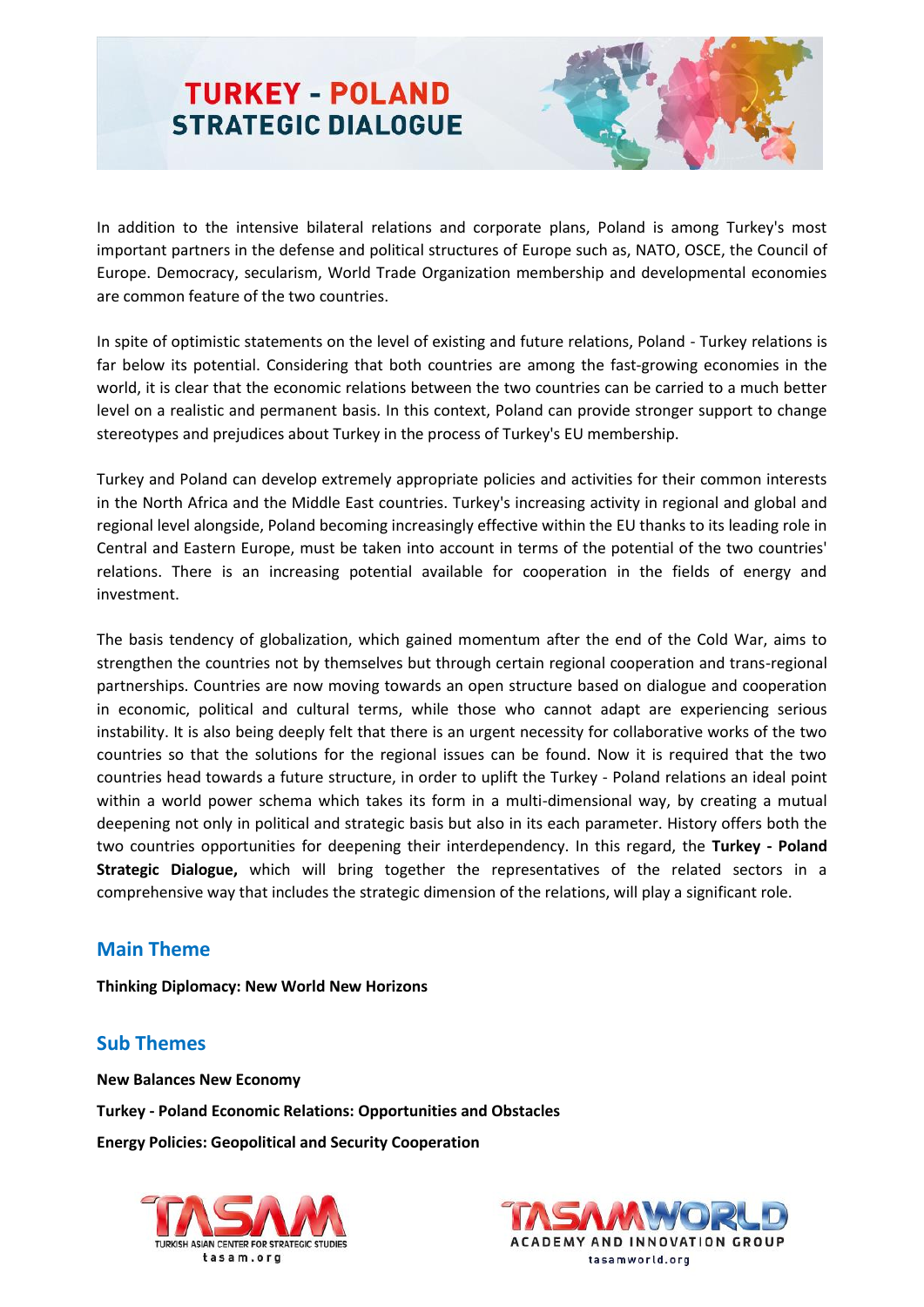

**Technological Cooperation, Academic and Cultural Cooperation Social, Economic and Political Developments Turkey's EU Membership Process and Turkey - Poland Relations Cooperation Perspectives in the Context of Middle East, Africa and Central Asian Countries Relations with the US and New Partners: Regional Strategies**

## **Priority Sectors**

**Public Diplomacy, Education and Language Culture and Tourism Construction, Contracting and Infrastructure Health and Health Tourism Energy, Petrochemicals and Investments Logistics, Transportation and Telecommunication Banking and Finance (Strategic Investment Fund) Economy and Trade Media and Communication Science and Technology Brand Cities and Environment Defense and Space Industry**

## **STUDIES AND ACTIVITIES (DRAFT)**

#### **Method**

Inductive Reasoning, Participation and Economic Deepening

**Turkey - Poland Committee of Wise Persons Meetings Workshop**

**Building Capacity and Ecosystem Inventory**

**Preparation of Research Projects and their Reports**

#### **Development of Pro-active Policy Recommendations**